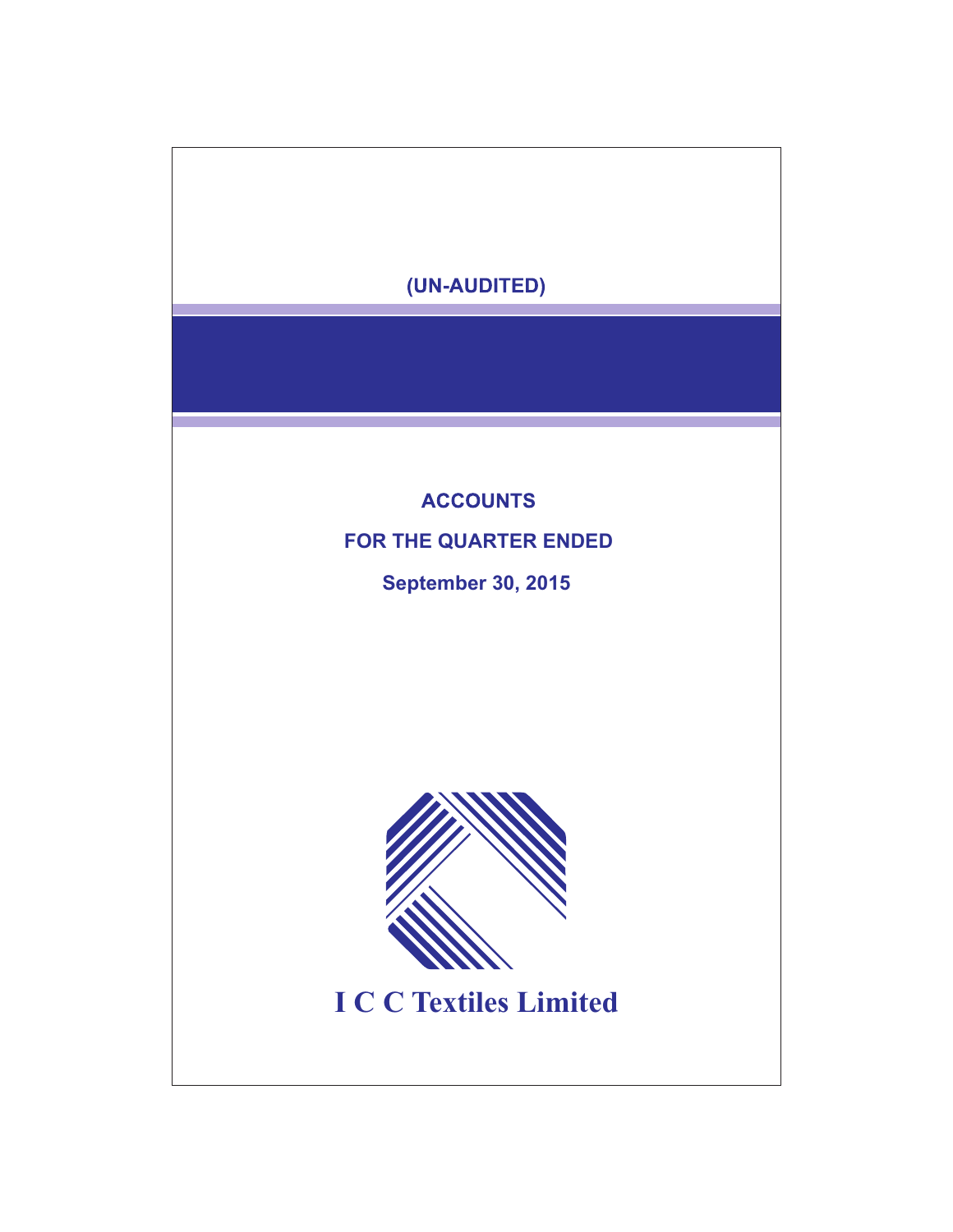# **I C C Textiles Limited**

# **DIRECTORS' REPORT TO THE MEMBERS**

On behalf of the Board of Directors, I hereby present the accounts of the company for the first quarter which ended on September 30, 2015.

During the first quarter, the Sales decreased to Rs. 120.945 million as compared to Rs. 132.094 million for the corresponding period of the previous year. The company incurred an after tax loss of Rs. 34.311 million as against an after tax loss of Rs. 48.821 million in the corresponding period.

The decrease in sales is mainly due to loom stoppage as a result of load shedding and depressed market conditions.

Moreover, the negative impact felt by us was even more severe due to non-availability of an industrial gas connection. Our efforts are continuing to secure the long overdue gas connection from SNGPL.

On the positive side US\$ exchange rate increased from Rs. 102.50 in Sep 2014 to Rs. 104.00 in Sep 2015, however, the benefit was not substantial due to depressed exports and high cost of doing business in Pakistan.

Our plan to consolidate company's position by repaying / reducing the banks borrowings through sponsors loans, company's operations and sale of inefficient machinery is underway and thus bank borrowings have further been reduced by Rs. 12.200 million during the period.

As always, our dedicated work force deserves appreciation for good work.

For and on behalf of the Board of Directors

Lahore **SHAFIQ A. SIDDIQI** October 31, 2015 Chief Executive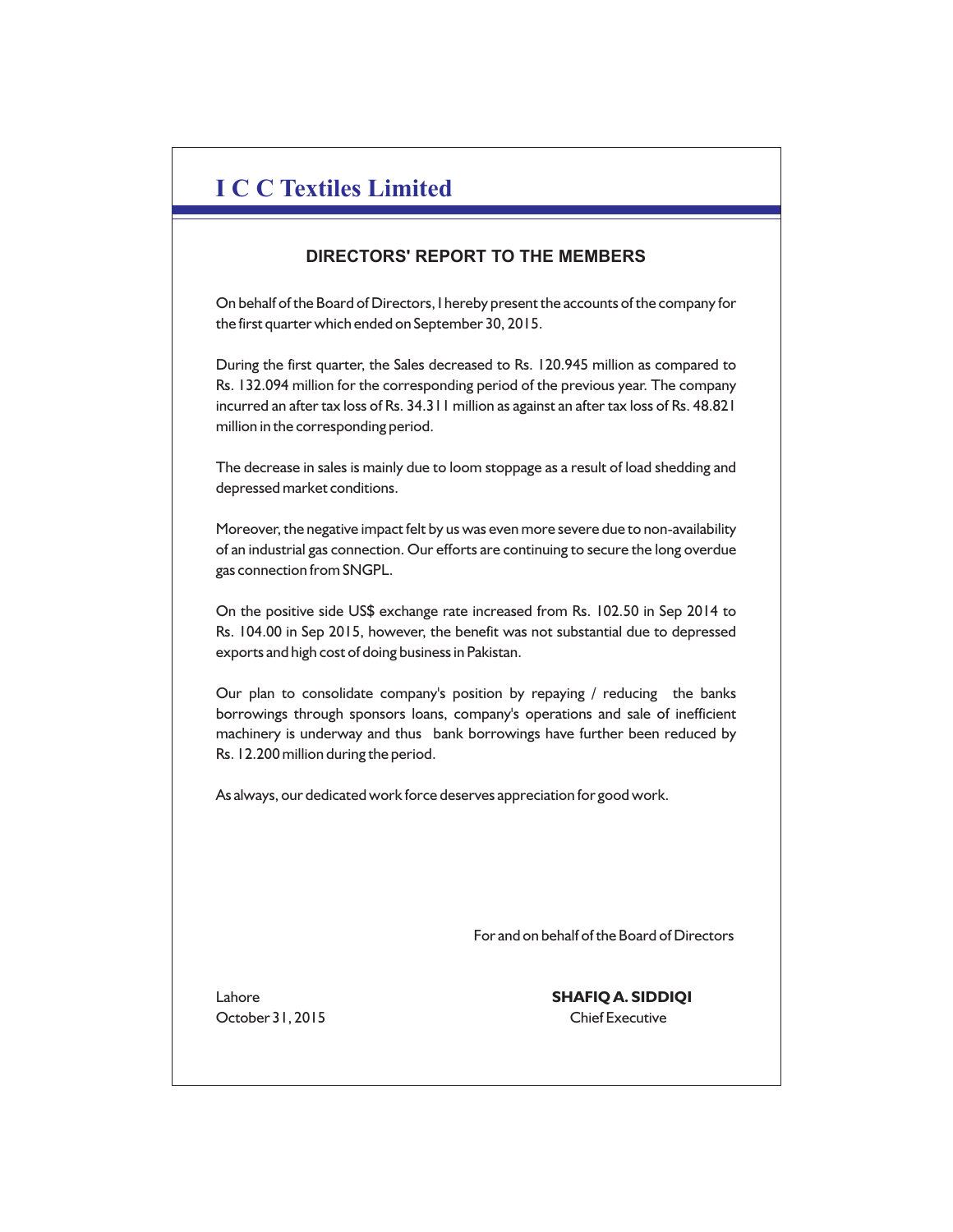| <b>BALANCE SHEET AS AT</b><br><b>SEPTEMBER 30, 2015</b>                |             |                                  |                        |
|------------------------------------------------------------------------|-------------|----------------------------------|------------------------|
| <b>EQUITY AND LIABILITIES</b>                                          | <b>Note</b> | September, 2015<br><b>Rupees</b> | June 2015<br>Rupees    |
| <b>SHARE CAPITAL</b>                                                   |             |                                  |                        |
| <b>Authorised share capital</b>                                        |             |                                  |                        |
| 32,000,000 ordinary shares (June 2015: 32,000,000)                     |             |                                  |                        |
| of Rs.10 each                                                          |             | 320,000,000                      | 320,000,000            |
| Issued, Subscribed & Paid up share capital                             |             |                                  |                        |
| 30,001,120 ordinary shares (June 2015: 30,001,120)                     |             | 300.011.200                      | 300,011,200            |
| of Rs.10 each fully paid in cash<br><b>ACCUMULATED LOSSES</b>          |             | (656,004,849)                    | (625, 212, 279)        |
|                                                                        |             |                                  |                        |
| <b>SURPLUS ON REVALUATION OF PROPERTY,</b>                             |             | (355,993,649)                    | (325, 201, 079)        |
| <b>PLANT AND EQUIPMENT</b>                                             |             | 569,249,449                      | 572,767,763            |
| <b>NON CURRENT LIABILITIES</b>                                         |             |                                  |                        |
| Long term financing from directors                                     | 4           | 246,746,739                      | 228,862,462            |
| Long term financing from commercial banks                              | 5.          | 49,748,217                       | 45,749,597             |
| Deferred liabilities                                                   |             | 167,375,210                      | 165,660,057            |
| <b>CURRENT LIABILITIES</b>                                             |             |                                  |                        |
| Trade and other payables                                               |             | 159,108,543                      | 116,041,846            |
| Accrued markup                                                         |             | 14,546,045                       | 12,238,172             |
| Short term borrowings                                                  |             | 139,263,870                      | 149,947,765            |
| Current portion of long term liabilities                               |             | 138,200,000                      | 138,200,000            |
|                                                                        |             |                                  |                        |
| <b>CONTINGENCIES AND COMMITMENTS</b>                                   | 6           | 451,118,458                      | 416, 427, 783          |
|                                                                        |             |                                  |                        |
| <b>ASSETS</b>                                                          |             | 1,128,244,424                    | 1,104,266,583          |
| <b>NON CURRENT ASSETS</b>                                              |             |                                  |                        |
| Property, plant and equipment                                          |             | 918,789,261                      | 928,705,541            |
|                                                                        |             |                                  |                        |
| <b>LONG TERM LOANS AND ADVANCES</b>                                    |             | 758,000                          | 775,000                |
| <b>LONG TERM DEPOSITS AND PREPAYMENTS</b>                              |             | 1,629,034                        | 1,629,034              |
| <b>CURRENT ASSETS</b>                                                  |             |                                  |                        |
| Stores, spares and loose tools                                         |             | 28,678,941                       | 31,517,543             |
| Stock in trade                                                         |             | 49,922,945                       | 39,747,498             |
| Trade debts                                                            |             | 49,469,819                       | 15,101,797             |
| Loans and advances                                                     |             | 5,383,995                        | 4,130,187              |
| Short term prepayments and other receivables                           |             | 13,386,351                       | 13,955,548             |
| Income tax refundable                                                  |             | 24,050,192                       | 22,883,655             |
| Cash and bank balances                                                 |             | 2,733,383                        | 12,378,280             |
|                                                                        |             | 173,625,629                      | 139,714,508            |
| Non-current assets classified as held for sale                         |             | 33,442,500                       | 33,442,500             |
| The annexed notes form an integral part of these financial statements. |             | 1,128,244,424                    | 1,104,266,583          |
|                                                                        |             |                                  |                        |
| Lahore:                                                                |             |                                  |                        |
| October 31, 2015<br>Director                                           |             |                                  | <b>Chief Executive</b> |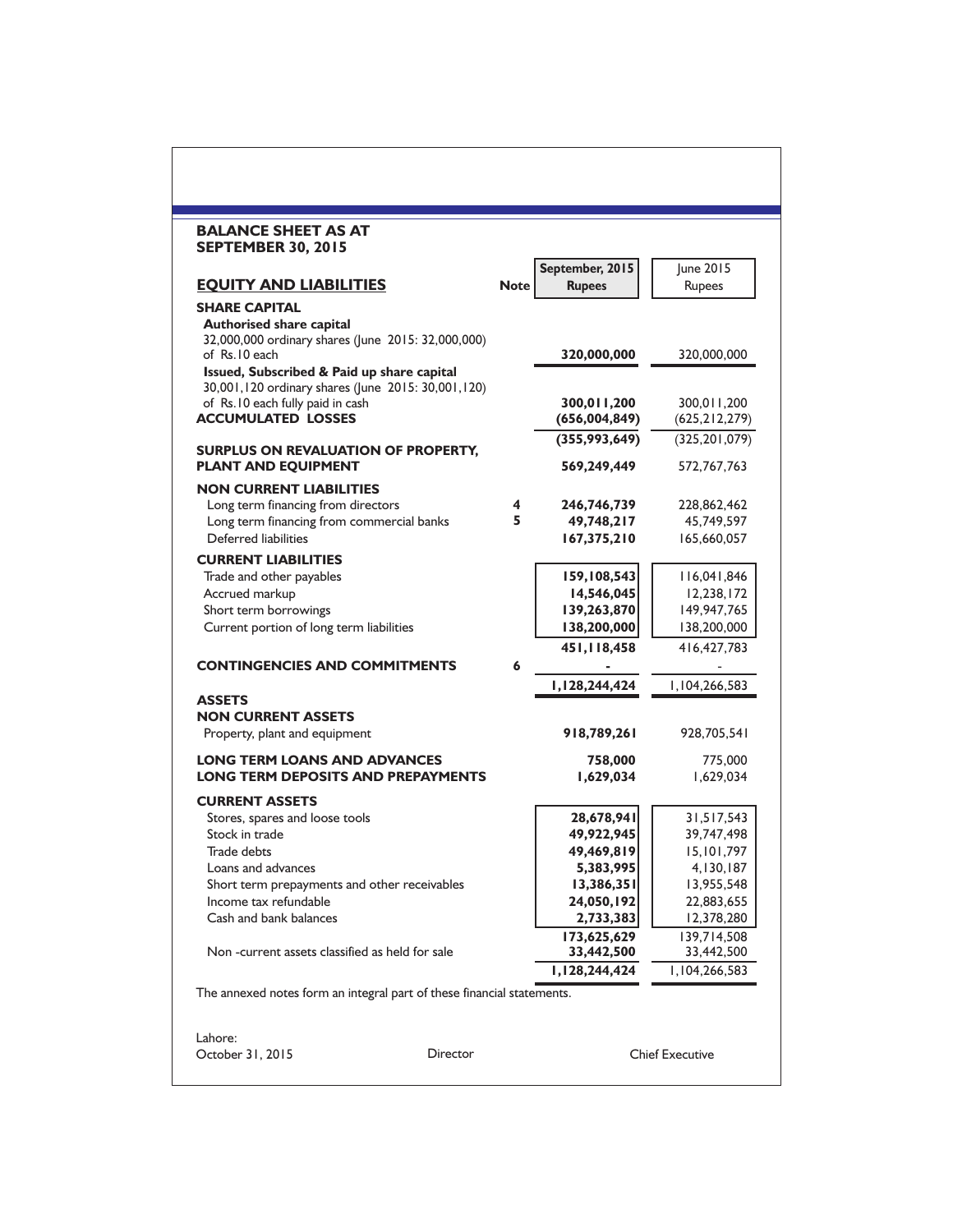### **PROFIT AND LOSS ACCOUNT FOR THE QUARTER ENDED SEPTEMBER 30, 2015**

|                                                                                                       | <b>Note</b> | July-Sep 2015<br><b>Rupees</b>                                  | July-Sep 2014<br>Rupees                                           |
|-------------------------------------------------------------------------------------------------------|-------------|-----------------------------------------------------------------|-------------------------------------------------------------------|
| <b>SALES</b>                                                                                          |             | 120,944,816                                                     | 132,093,781                                                       |
| <b>COST OF SALES</b>                                                                                  |             | 152,540,259                                                     | 161,840,719                                                       |
| <b>GROSS PROFIT / (LOSS)</b>                                                                          |             | (31, 595, 443)                                                  | (29,746,938)                                                      |
| <b>OPERATING EXPENSES</b><br>Distribution cost<br>Administrative expenses<br>Other operating expenses |             | 2,176,569<br>8,632,299<br>199,236<br>11,008,104<br>(42,603,548) | 2,651,867<br>9,034,334<br>211,244<br>11,897,445<br>(41, 644, 384) |
| <b>OTHER OPERATING INCOME</b>                                                                         |             | 19,835,917                                                      | 7,608,262                                                         |
| <b>OPERATING PROFIT / (LOSS)</b>                                                                      |             | (22, 767, 631)                                                  | (34,036,122)                                                      |
| <b>FINANCE COST</b>                                                                                   |             | 13,052,474                                                      | 16,727,954                                                        |
| <b>LOSS BEFORE TAXATION</b>                                                                           |             | (35,820,104)                                                    | (50, 764, 076)                                                    |
| <b>TAXATION</b>                                                                                       | 8           | (1,509,220)                                                     | (1, 942, 653)                                                     |
| <b>LOSS AFTER TAXATION</b>                                                                            |             | (34,310,884)                                                    | (48,821,423)                                                      |
| <b>LOSS PER SHARE - BASIC AND DILUTED</b>                                                             | 9           | (1.14)                                                          | (1.63)                                                            |

The annexed notes form an integral part of these financial statements.

Director

**Chief Executive**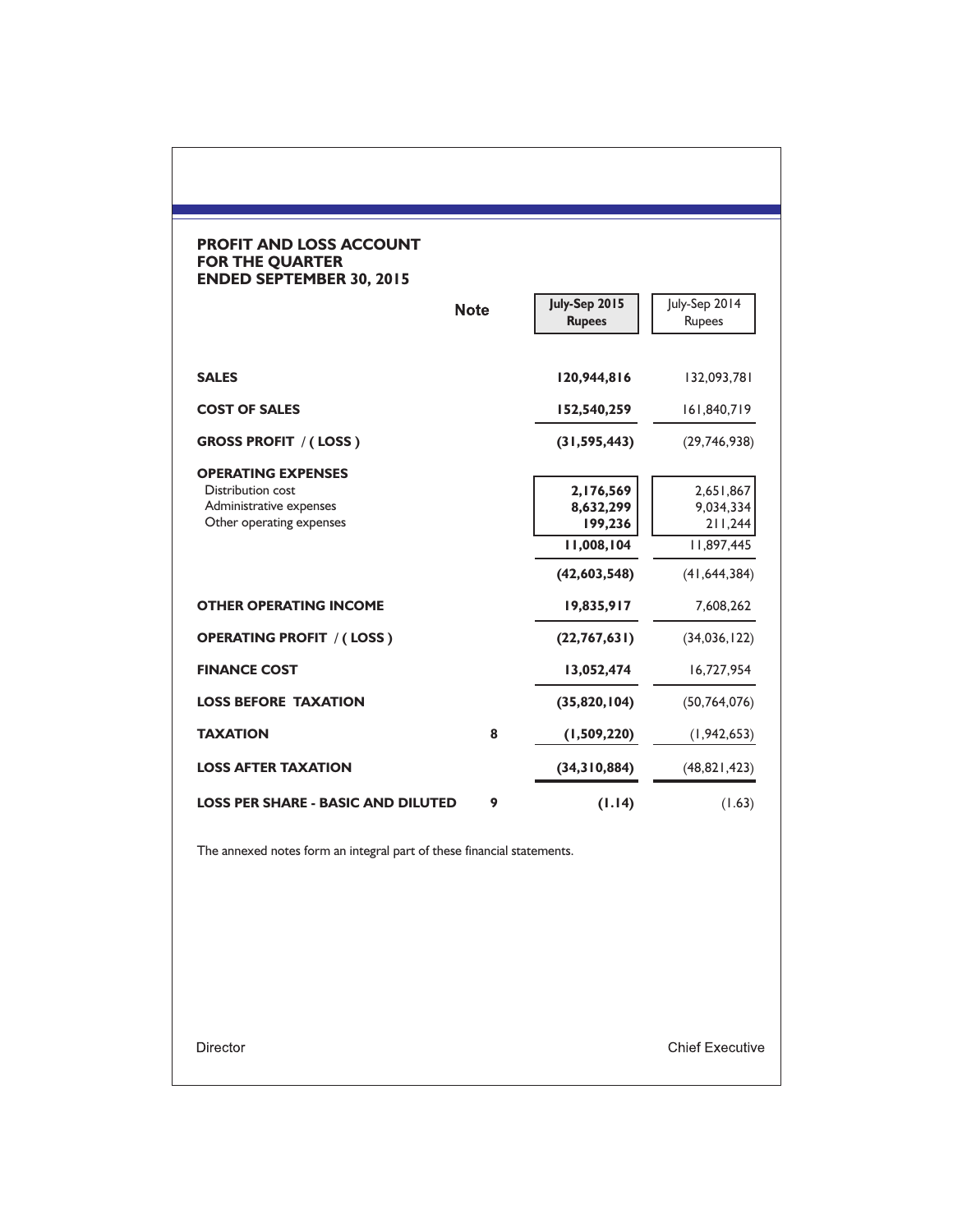| <b>FOR THE QUARTER</b><br><b>ENDED SEPTEMBER 30, 2015</b>                                                               | <b>Note</b> | July-Sep 2015<br><b>Rupees</b> | July-Sep 2014<br>Rupees |
|-------------------------------------------------------------------------------------------------------------------------|-------------|--------------------------------|-------------------------|
| <b>CASH FLOW FROM OPERATING ACTIVITIES</b><br>Profit / (Loss) for the period before taxation<br><b>Adjustments for:</b> |             | (35,820,104)                   | (50, 764, 076)          |
| Depreciation on property, plant and equipment                                                                           |             | 10,121,958                     | 11,818,649              |
| (Gain) / Loss on disposal of property, plant and equipment                                                              |             | (11,608)                       | (1, 269, 865)           |
| Amortization of interest free loans                                                                                     |             | (19,808,366)                   | (6, 336, 455)           |
| Amortization of transaction cost<br>Unwinding of discount                                                               |             | 357.143<br>6,975,119           | 1,428,917               |
| Staff gratuity                                                                                                          |             | 3,584,104                      | 3,858,122               |
| Financial cost                                                                                                          |             | 6,077,354                      | 15,299,037              |
|                                                                                                                         |             | 7,295,704                      | 24,798,404              |
| (Increase) / Decrease in current assets                                                                                 |             | (28,524,400)                   | (25, 965, 672)          |
| Stores, spares and loose tools                                                                                          |             | 2,838,602                      | 2,023,514               |
| Stock in trade                                                                                                          |             | (10, 175, 447)                 | 31,838,303              |
| Trade debts                                                                                                             |             | (34, 368, 023)                 | (58,067,122)            |
| Loans and advances                                                                                                      |             | (1, 253, 809)                  | (1,988,131)             |
| Short term prepayments and other receivables                                                                            |             | 569,197                        | (1,362,460)             |
|                                                                                                                         |             | (42, 389, 480)                 | (27, 555, 895)          |
| Increase / (Decrease) in current liabilities                                                                            |             |                                |                         |
| Trade and other payables                                                                                                |             | 43,066,698                     | 32,383,418              |
| Cash generated from operations                                                                                          |             | (27, 847, 182)                 | (21, 138, 149)          |
| Financial charges paid                                                                                                  |             | (3,769,482)                    | (7,648,056)             |
| Taxes paid                                                                                                              |             | (1,390,217)                    | (700, 955)              |
| Gratuity paid                                                                                                           |             | (136,050)                      | (353, 239)              |
|                                                                                                                         |             | (5,295,749)                    | (8,702,250)             |
| Net cash flow from operating activities<br><b>CASH FLOW FROM INVESTING ACTIVITIES</b>                                   | (A)         | (33, 142, 931)                 | (29, 840, 400)          |
| Long term loans & advances                                                                                              |             | 17,000                         | 55,500                  |
| Long term deposits & prepayments                                                                                        |             |                                |                         |
| Sale proceeds of property, plant and equipment                                                                          |             | 20,000                         | 1,733,333               |
| Fixed capital expenditure                                                                                               |             | (214,070)                      | (221, 152)              |
| Net cash flow from investing activities<br><b>CASH FLOW FROM FINANCING ACTIVITIES</b>                                   | (B)         | (177,070)                      | 1,567,681               |
| Short term borrowings - Secured                                                                                         |             | (10,683,895)                   | 18,611,285              |
| Long term financing from commercial banks                                                                               |             |                                |                         |
| Long term loans from associated company                                                                                 |             |                                |                         |
| Long term loans from directors                                                                                          |             | 34,359,000                     | 9,097,500               |
| Liabilities against assets subject to finance lease                                                                     |             |                                |                         |
| Net cash flow from financing activities                                                                                 | (C)         | 23,675,105                     | 27,708,785              |
| Net Increase/(Decrease) in cash and bank balances                                                                       | $(A+B+C)$   | (9,644,896)                    | (563, 934)              |
| Cash & bank balances at the beginning of the period                                                                     |             | 12,378,280                     | 1,902,343               |
| Cash & bank balances at the end of the period<br>The annexed notes form an integral part of these financial statements. |             | 2,733,385                      | 1,338,411               |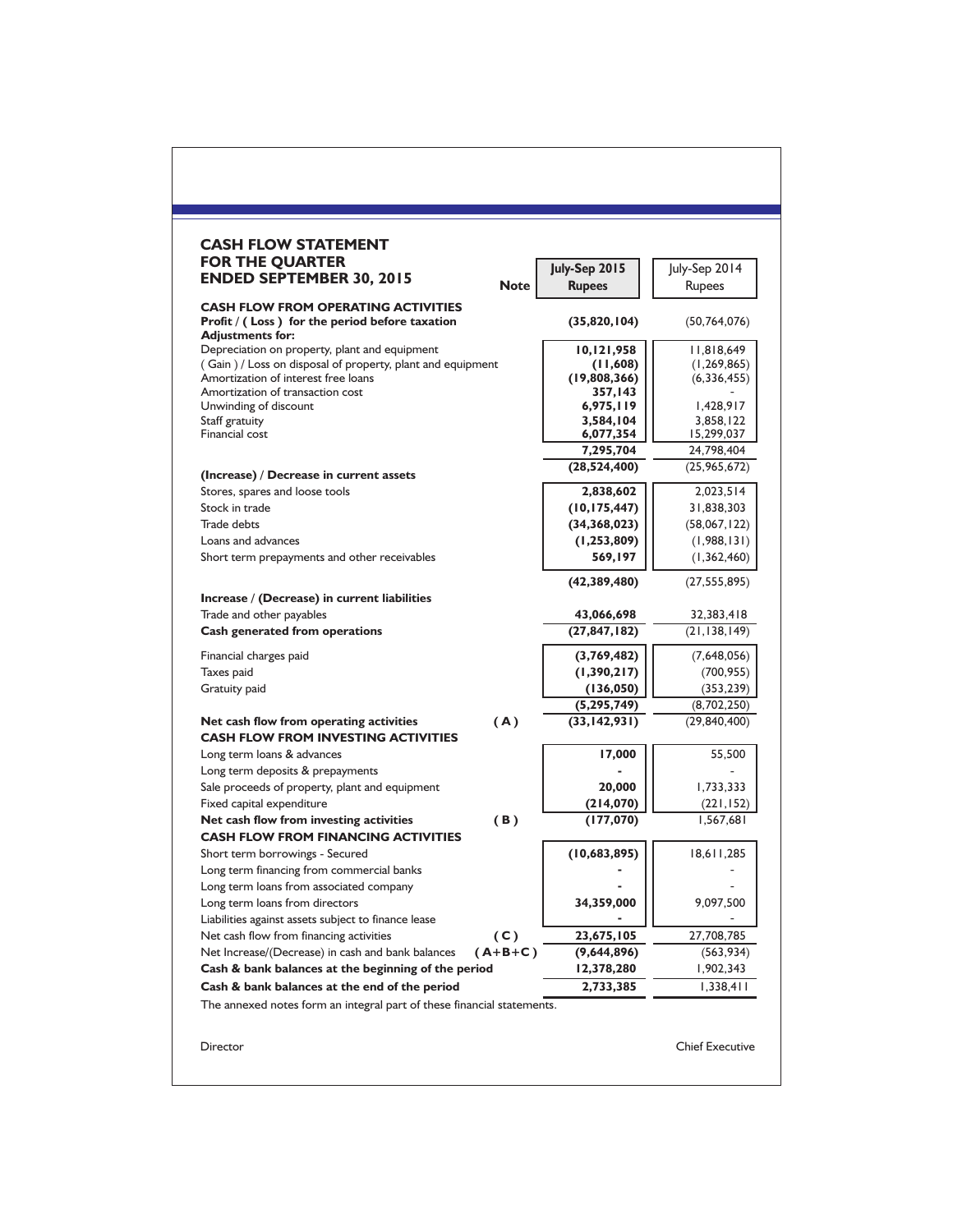#### **STATEMENT OF CHANGES IN EQUITY FOR THE QUARTER ENDED SEPTEMBER 30, 2015**

| <b>ENDED SEPTEMBER 30, 2015</b>       | Paid-up<br>Capital<br><b>Rupees</b> | Accumulated<br>(Loss)<br><b>Rupees</b> | <b>Total</b><br><b>Rupees</b> |
|---------------------------------------|-------------------------------------|----------------------------------------|-------------------------------|
| Balance as at June 30, 2014           | 300,011,200                         | (592, 182, 052)                        | (292, 170, 852)               |
| Net loss for the period               |                                     | (48,821,423)                           | (48,821,423)                  |
| Incremental depreciation - net of tax |                                     | 4,303,552                              | 4,303,552                     |
| Balance as at September 30, 2014      | 300,011,200                         | (636, 699, 923)                        | (336, 688, 723)               |
| Balance as at June 30, 2015           | 300,011,200                         | (625, 212, 279)                        | (325, 201, 079)               |
| Net loss for the period               |                                     | (34,310,884)                           | (34,310,884)                  |
| Incremental depreciation - net of tax |                                     | 3,518,314                              | 3,518,314                     |
| Balance as at September 30, 2015      | 300,011,200                         | (656, 004, 849)                        | (355,993,649)                 |

The annexed notes form an integral part of these financial statements.

## NOTES TO THE FINANCIAL STATEMENTS **FOR THE QUARTER ENDED SEPTEMBER 30, 2015**

- **1.** These accounts have been prepared in accordance with the requirements of International Accounting standard No. 34 "Interim Financial Reporting".
- **2.** The accounts are being submitted to the shareholders as required by Section 245 of The Companies Ordinance, 1984.
- **3.** The accounting policies adopted for the preparation of the accounts are the same as those of applied in the preparation of the preceding annual published financial statements of the company for the year ended June 30, 2015.

|     | <b>LONG TERM FINANCING FROM</b><br><b>DIRECTORS-Unsecured</b> | <b>Note</b> | September, 2015<br><b>Rupees</b> | June 2015<br>Rupees |
|-----|---------------------------------------------------------------|-------------|----------------------------------|---------------------|
|     | Interest free loans                                           | 4.1         | 110,852,803                      | 93,775,173          |
|     | Interest bearing loan                                         | 4.2         | 135,893,936                      | 135,087,289         |
|     |                                                               |             | 246,746,739                      | 228,862,462         |
| 4.1 | Original Loan amounts                                         | 4.1.1       | 285,431,222                      | 251,072,222         |
|     | Less: Present Value Adjustment                                | 4.1.2       | 187,298,139                      | 167,489,773         |
|     |                                                               |             | 98,133,083                       | 83,582,449          |
|     | Add: Interest charged to profit and loss account              |             | 12,719,720                       | 10,192,724          |
|     |                                                               |             | 110,852,803                      | 93,775,173          |
| 4.2 | Original Loan amounts                                         |             | 140,000,000                      | 140,000,000         |
|     | Less: Present Value Adjustment                                |             | 5,180,528                        | 5,180,528           |
|     |                                                               |             | 134,819,472                      | 134,819,472         |
|     | Add: Interest charged to profit and loss account              |             | 1,074,464                        | 267,817             |
|     |                                                               |             | 135,893,936                      | 135,087,289         |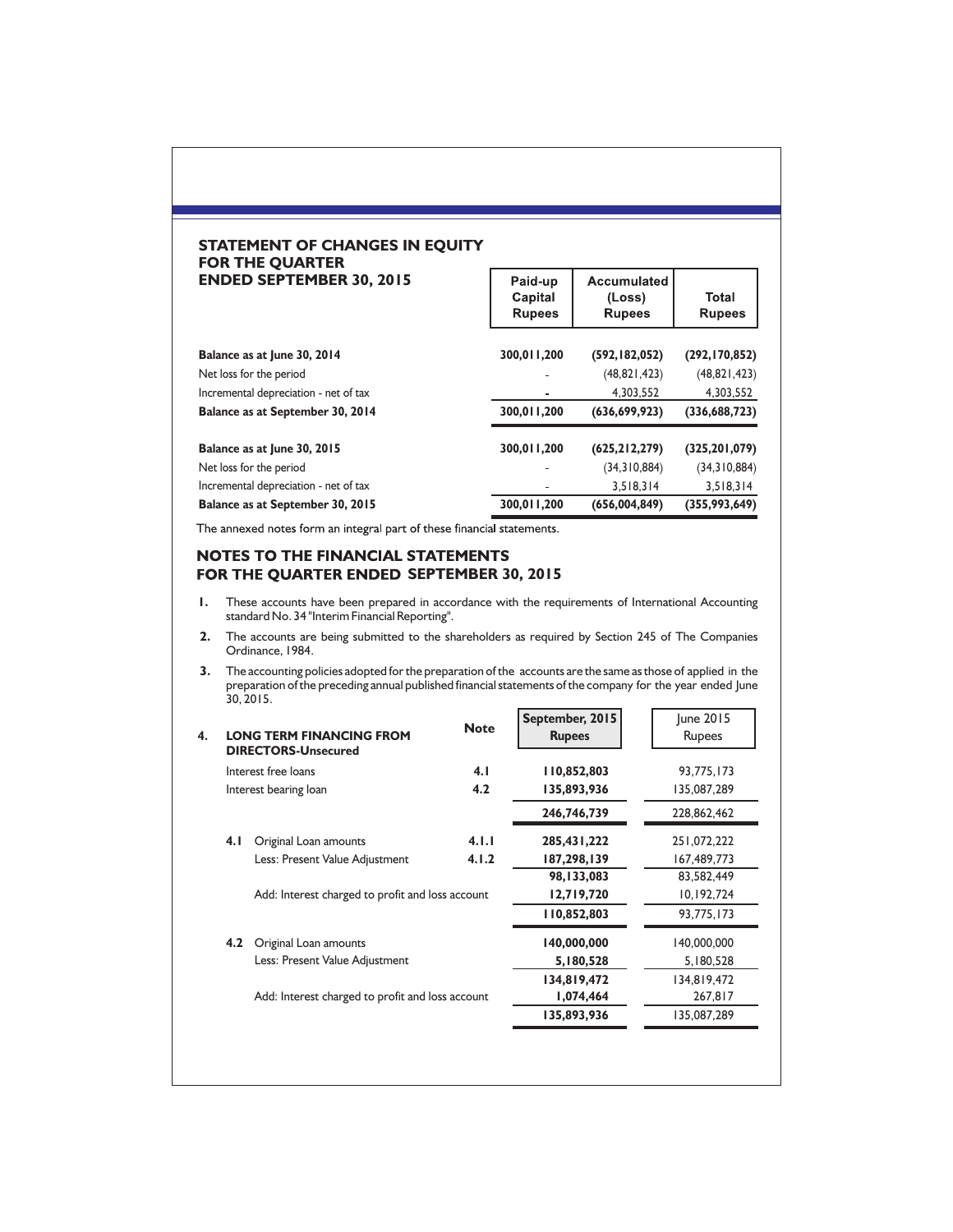|     | 4.1.1 These interest free loans have been measured at amortized cost in accordance with<br>International Accounting Standard 39, Financial Instrument: Recognition and Measurement,<br>and has been discounted using the weighted average interest rate ranging 18.06% to 11.64%.                                 |             |                                                                    |                       |
|-----|-------------------------------------------------------------------------------------------------------------------------------------------------------------------------------------------------------------------------------------------------------------------------------------------------------------------|-------------|--------------------------------------------------------------------|-----------------------|
|     | <b>4.1.2</b> The long term loan has been measured at amortized cost in accordance with International<br>Accounting Standard 39, Financial Instrument: Recognition and Measurement, and has been<br>discounted using the weighted average interest rate I, e 8.06% less cost of fund of the bank I, e<br>$5.65%$ . |             |                                                                    |                       |
| 5.  | <b>LONG TERM FINANCING FROM</b><br><b>COMMERCIAL BANK-Secured</b>                                                                                                                                                                                                                                                 | <b>Note</b> | September, 2015<br><b>Rupees</b>                                   | June 2015<br>Rupees   |
|     | Original Loan amount - Interest free                                                                                                                                                                                                                                                                              | 5.1         | 200,019,424                                                        | 200,019,424           |
|     | Less: Present Value Adjustment                                                                                                                                                                                                                                                                                    |             | 20,488,756                                                         | 20,488,756            |
|     |                                                                                                                                                                                                                                                                                                                   |             | 179,530,668                                                        | 179,530,668           |
|     | Add: Interest charged to profit and loss account                                                                                                                                                                                                                                                                  |             | 10,203,263                                                         | 6,561,786             |
|     |                                                                                                                                                                                                                                                                                                                   |             | 189,733,931                                                        | 186,092,454           |
|     | <b>Transaction cost</b>                                                                                                                                                                                                                                                                                           |             | 1,785,714                                                          | 2,142,857             |
|     |                                                                                                                                                                                                                                                                                                                   |             | 187,948,217                                                        | 183,949,597           |
|     | Less: current Portion                                                                                                                                                                                                                                                                                             |             | 138,200,000                                                        | 138,200,000           |
|     |                                                                                                                                                                                                                                                                                                                   |             | 49,748,217                                                         | 45,749,597            |
| 6.  | <b>CONTINGENCIES AND COMMITMENTS</b><br>6.1<br><b>Commitments</b>                                                                                                                                                                                                                                                 |             | discounted using the weighted average interest rate ranging 8.06%. |                       |
|     | Commitments against irrevocable letters of credit were as under:<br>Import of stores and raw materials<br>6.2<br><b>Others</b>                                                                                                                                                                                    |             |                                                                    |                       |
|     | There are no other significant activities since June 30, 2015 affecting financial statements.                                                                                                                                                                                                                     |             |                                                                    |                       |
| 7.  | <b>ADDITIONS / DELETIONS IN FIXED ASSETS</b><br><b>DURING THE PERIOD</b>                                                                                                                                                                                                                                          |             | 2015<br><b>Rupees</b>                                              | 2014<br><b>Rupees</b> |
|     | Additions in fixed assets                                                                                                                                                                                                                                                                                         |             | 214,070                                                            | 221,152               |
|     | Deletions in fixed assets                                                                                                                                                                                                                                                                                         |             | 48,300                                                             | 2,800,000             |
| 8.  | <b>TAXATION</b>                                                                                                                                                                                                                                                                                                   |             |                                                                    |                       |
|     | - Current                                                                                                                                                                                                                                                                                                         |             | 223,681                                                            | 274,329               |
|     | - Deferred                                                                                                                                                                                                                                                                                                        |             | (1,732,901)                                                        | (2, 216, 982)         |
|     |                                                                                                                                                                                                                                                                                                                   |             | (1,509,220)                                                        | (1, 942, 653)         |
| 9.  | <b>EARNING PER SHARE - BASIC AND DILUTED</b>                                                                                                                                                                                                                                                                      |             |                                                                    |                       |
|     | Profit / (Loss) after tax                                                                                                                                                                                                                                                                                         |             | (34,310,884)                                                       | (48, 821, 423)        |
|     | Weighted average number of ordinary shares                                                                                                                                                                                                                                                                        |             | 30,001,120                                                         | 30,001,120            |
| 10. | Basic earning per share<br><b>DATE OF AUTHORISATION</b>                                                                                                                                                                                                                                                           |             | (1.14)                                                             | (1.63)                |
|     | These accounts have been approved by the Board of directors on October 31, 2015.                                                                                                                                                                                                                                  |             |                                                                    |                       |
| н.  | <b>COMPARATIVE FIGURES</b>                                                                                                                                                                                                                                                                                        |             |                                                                    |                       |
|     | have been rounded off to the nearest rupee.                                                                                                                                                                                                                                                                       |             |                                                                    |                       |